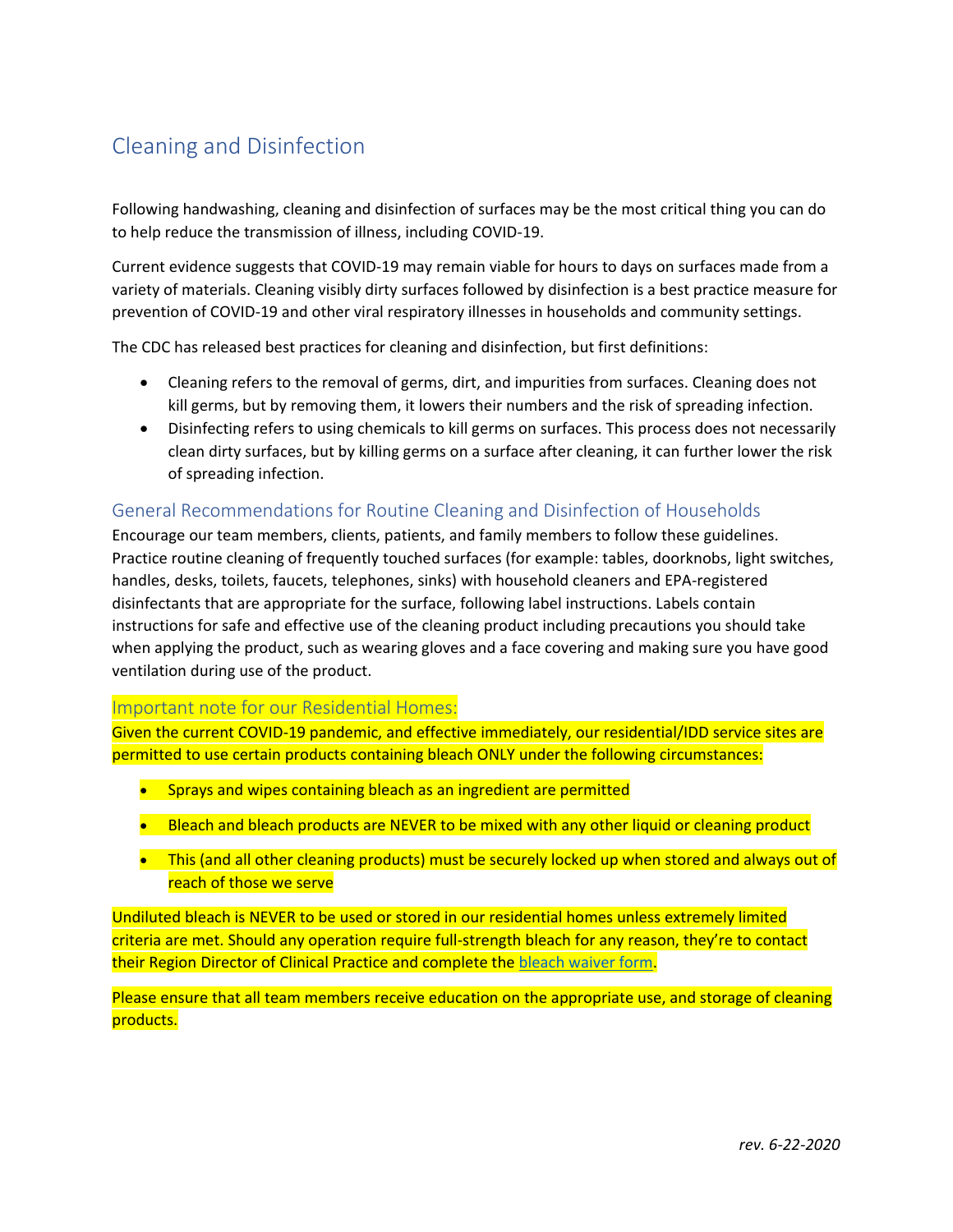## Cleaning and Disinfecting Procedures:

Surfaces should be cleaned and disinfected several times each day. For our residential homes, *at least* at the start of each shift.

### Surfaces

- Wear a face covering and reusable or disposable gloves when cleaning and disinfecting surfaces. Disposable gloves should be discarded after each cleaning, reusable gloves should be dedicated for cleaning and disinfection of surfaces and should not be used for other purposes.
- If surfaces are dirty, they should be cleaned using a detergent or soap and water prior to disinfection.
- For disinfection, alcohol solutions with at least 70% alcohol, and most common EPA-registered household disinfectants should be effective.
- Cleaning solutions like Oxivir (available through Medline) are effective at disinfecting surfaces while being safe to use near people. Medline has a list of approved cleaning solutions for use in our residential facilities. Always follow manufacturer's instructions for application and proper ventilation. Check to ensure the product is not past its expiration date. Never mix household cleaning solutions together.
- Products with EPA-approved emerging viral pathogens claims are expected to be effective against COVID-19 based on data for harder to kill viruses. Follow the manufacturer's instructions for all cleaning and disinfection products (e.g., concentration, application method and contact time, etc.).
- For soft (porous) surfaces such as carpeted floor, rugs, and drapes, remove visible contamination if present and clean with appropriate cleaners indicated for use on these surfaces. After cleaning, launder items as appropriate in accordance with the manufacturer's instructions. If possible, launder items using the warmest appropriate water setting for the items and dry items completely or use products with the EPA-approved emerging viral pathogens claims that are suitable for porous surfaces.

#### Laundry

- Clothing, towels, linens and other items should go in the laundry.
- When handling dirty laundry, be sure to wash hands afterwards. Gloves and a face covering should be worn handling dirty laundry from someone who is sick. Discard disposable gloves after each use. If using reusable gloves, those gloves should be dedicated for cleaning and disinfection and should not be used for other household purposes. Wash hands immediately after gloves are removed.
- Do not shake dirty laundry. This will minimize the possibility of dispersing virus through the air.
- Clean and disinfect clothes hampers according to guidance above for surfaces. If possible, consider placing a bag liner that is either disposable (can be thrown away) or can be laundered.